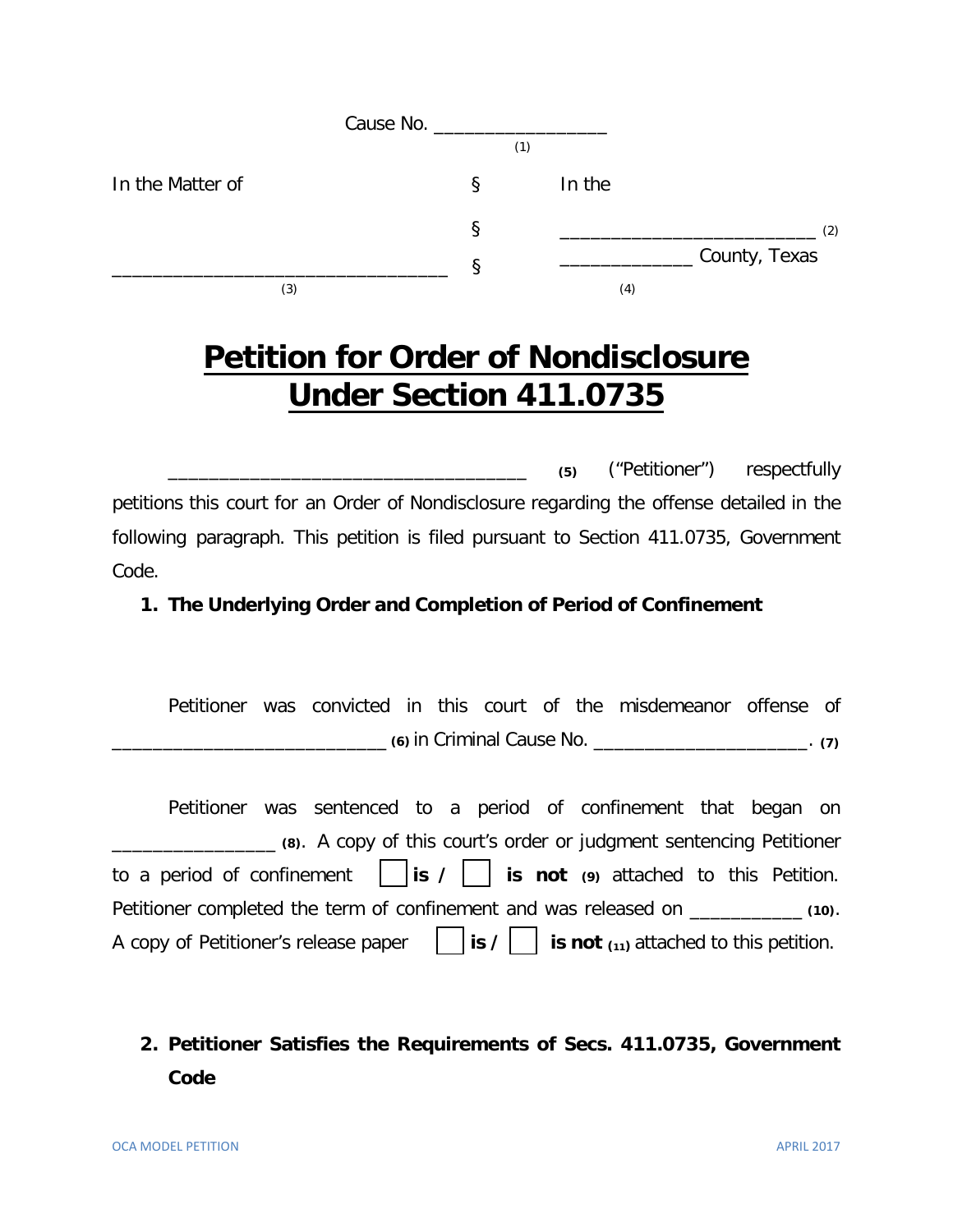Petitioner satisfies the requirement under Section 411.0735 that a petitioner not be eligible for an order of nondisclosure under Section 411.073, Government Code, because Petitioner was not placed on probation under Art. 42.12, Code of Criminal Procedure (effective January 1, 2017, Chapter 42A).

Additionally, Petitioner meets the other requirements of Section 411.0735 because:

- the offense for which Petitioner was convicted and is requesting an order of nondisclosure was NOT a misdemeanor under:
	- o Sec. 106.041, Alcoholic Beverage Code (driving/operating watercraft under the influence of alcohol by minor),
	- o Sec. 49.04, Penal Code (driving while intoxicated),
	- o Sec. 49.05, Penal Code (flying while intoxicated),
	- o Sec. 49.06, Penal Code (boating while intoxicated),
	- o Sec. 49.065, Penal Code (assembling or operating an amusement ride while intoxicated), or
	- o Chapter 71, Penal Code (organized crime offenses);
- Petitioner was sentenced to and served a period of confinement for the offense for which Petitioner is requesting an order of nondisclosure;
- Petitioner has never been previously convicted of or placed on deferred adjudication for another offense other than an offense under the Transportation Code punishable by fine only; and
- two or more years have passed since Petitioner completed the period of confinement imposed by this court.

#### **3. Petitioner Satisfies the Requirements of Sec. 411.074, Government Code**

Petitioner satisfies the requirements of Section 411.074, Government Code, in that during the period after the court pronounced the sentence for the offense for which the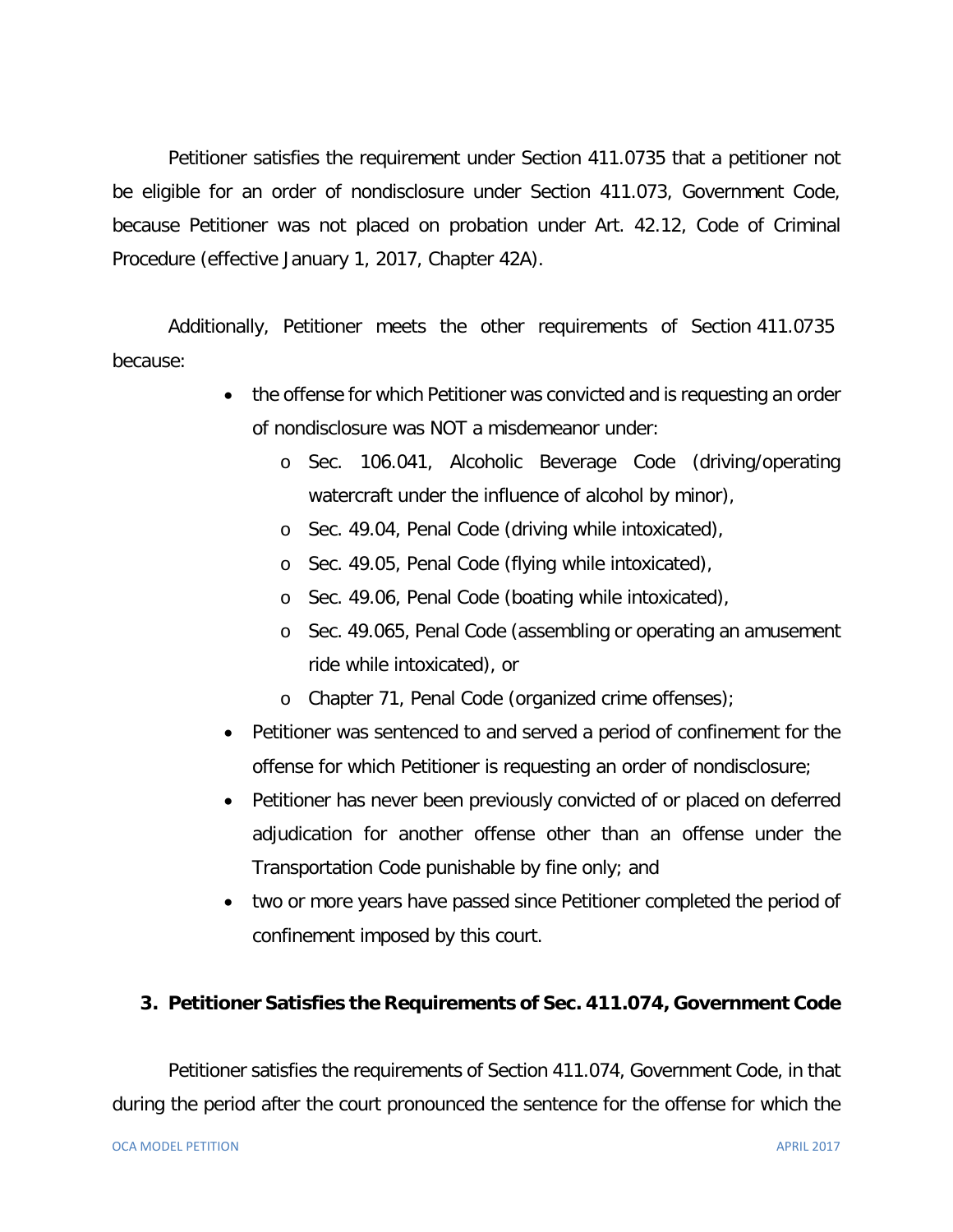order of nondisclosure is requested, and for the two years following Petitioner's completion of the sentence for that offense, Petitioner was not convicted of or placed on deferred adjudication under Section 5, Article 42.12 (effective January 1, 2017, Art. 42A.101), Code of Criminal Procedure, for any offense other than an offense under the Transportation Code punishable by fine only.

Further, Petitioner was not convicted of or placed on deferred adjudication for and has never been convicted of or placed on deferred adjudication for any of the following:

- (A) an offense requiring registration as a sex offender under Chapter 62, Code of Criminal Procedure;
- (B) an offense under Texas Penal Code Section 20.04 (aggravated kidnapping);
- (C) an offense under any of the following Texas Penal Code Sections:
	- $\bullet$  19.02 (murder);
	- $\bullet$  19.03 (capital murder);
	- 20A.02 (trafficking of persons);
	- 20A.03 (continuous trafficking of persons);
	- 22.04 (injury to a child, elderly individual, or disabled individual);
	- 22.041 (abandoning or endangering a child);
	- 25.07 (violation of court orders or conditions of bond in a family violence, sexual assault or abuse, stalking, or trafficking case);
	- 25.072 (repeated violation of certain court orders or conditions of bond in family violence, sexual assault or abuse, stalking, or trafficking case); or
	- 42.072 (stalking); or
- (D) any other offense involving family violence, as defined by Section 71.004, Family Code.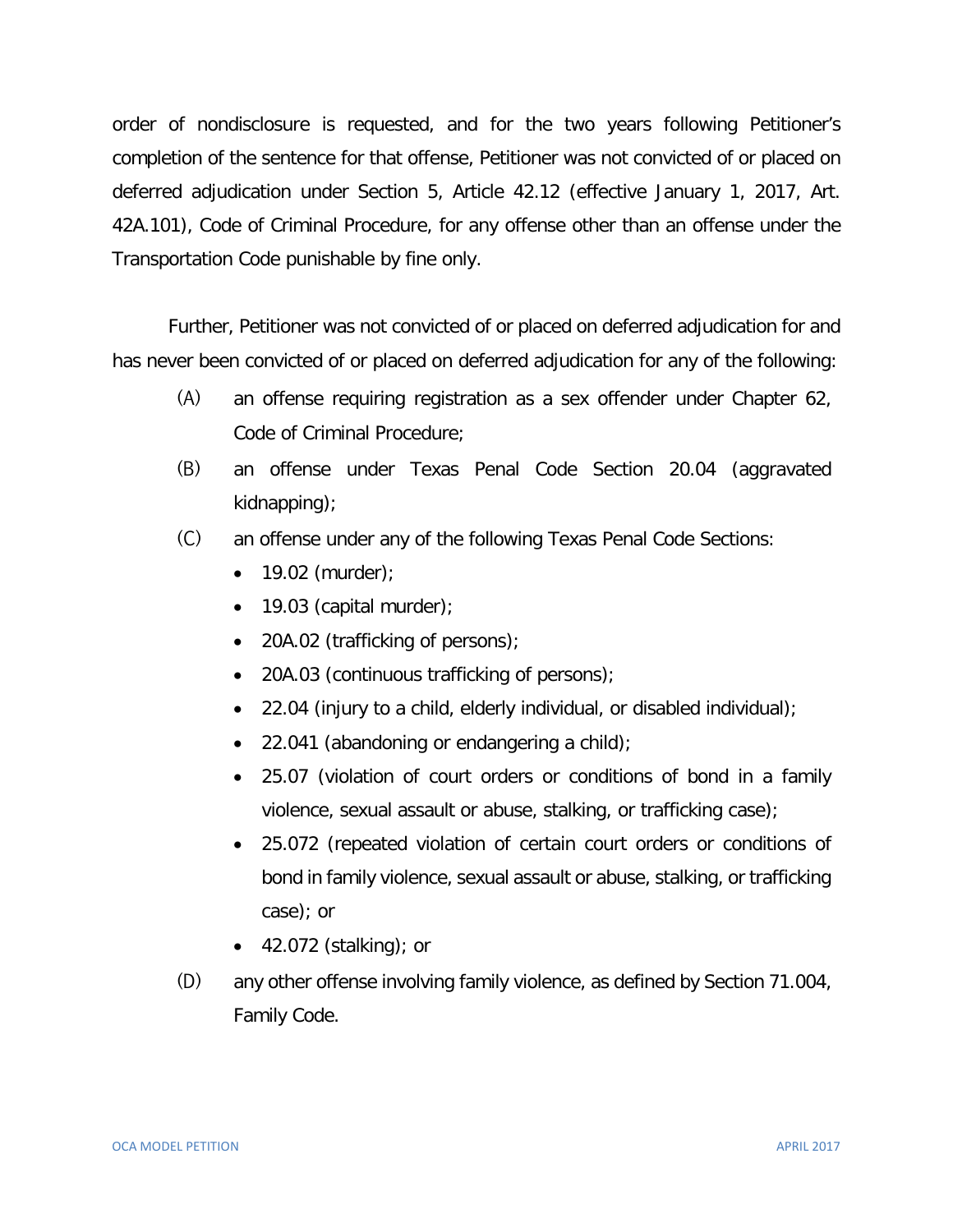Additionally, this court did not make an affirmative finding that the offense for which Petitioner is requesting an order of nondisclosure involved family violence, as defined by Section 71.004, Family Code.

#### **4. Petitioner is Entitled to File a Petition for an Order of Nondisclosure**

Petitioner is entitled to file this petition because Petitioner has satisfied each of the requirements necessary to be so entitled. A person is entitled to file a petition for an order of nondisclosure under Sec. 411.0735, Government Code, if the person:

- was convicted, sentenced to, served, and released from a period of confinement for a misdemeanor other than a misdemeanor listed under Secs. 411.0735(a) and 411.074(b), Government Code;
- has never previously, during the period after the court pronounced the sentence, or during any applicable waiting period, been convicted of or placed on deferred adjudication for another offense other than an offense under the Transportation Code punishable by fine only; and
- has met the requirements of Sections 411.0735 and 411.074, Government Code, including: not being eligible for an order of nondisclosure under Sec. 411.073, Government Code; waiting the requisite amount of time to file a petition for an order of nondisclosure; no affirmative finding by the court that the offense for which Petitioner is requesting an order of nondisclosure involved family violence as defined by Sec. 71.004, Family Code.

#### **5. Issuance of an Order of Nondisclosure is in the Best Interest of Justice**

The issuance of an Order of Nondisclosure in this case is in the best interest of justice.